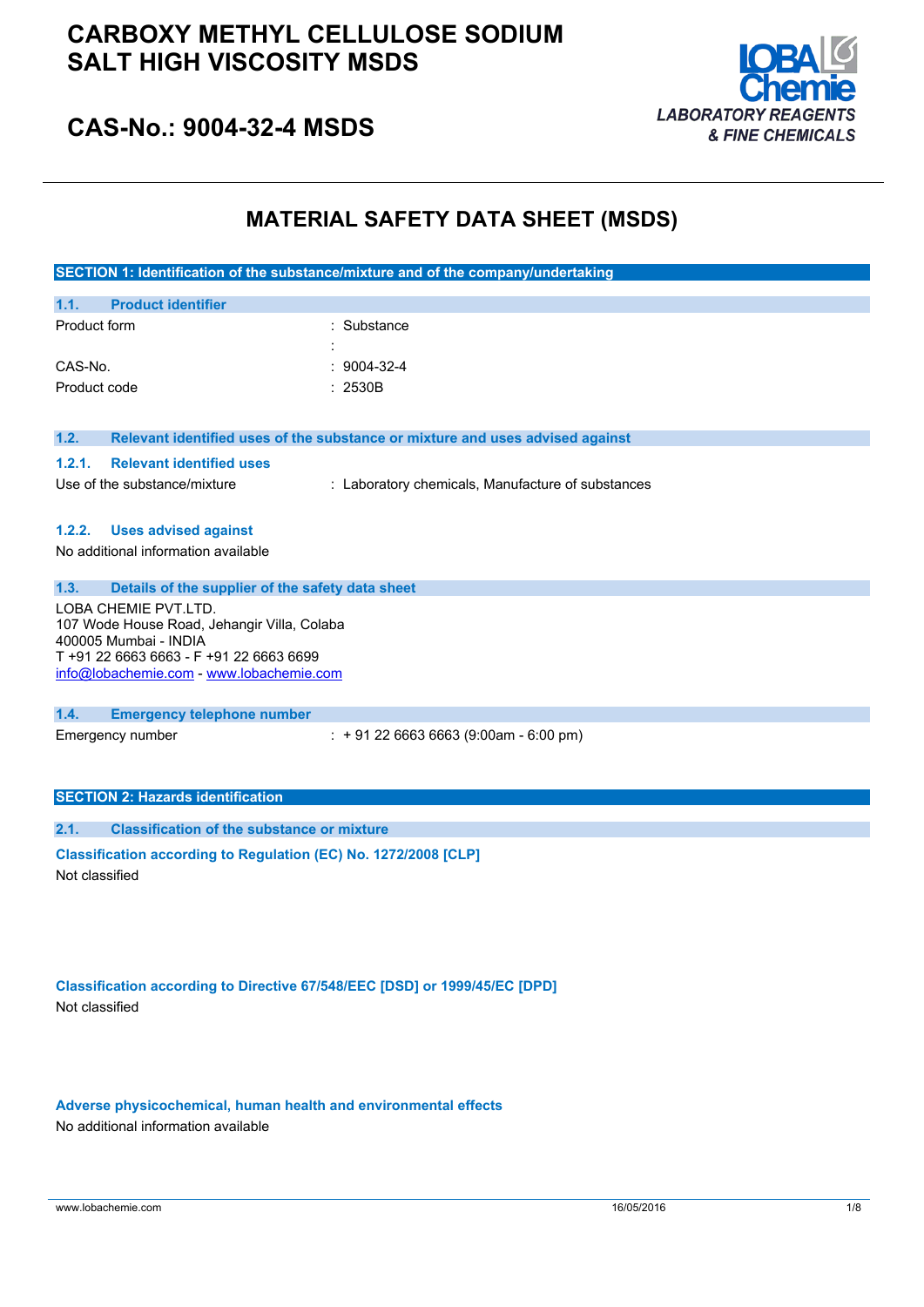Safety Data Sheet

### **2.2. Label elements**

**Labelling according to** Regulation (EC) No. 1272/2008 [CLP]

No labelling applicable

**2.3. Other hazards**

No additional information available

### **SECTION 3: Composition/information on ingredients**

### **3.1. Substances**

| <b>Name</b>                                            | <b>Product identifier</b> | $\%$ |
|--------------------------------------------------------|---------------------------|------|
| CARBOXY METHYL CELLULOSE SODIUM<br>SALT HIGH VISCOSITY | (CAS-No.) 9004-32-4       | 100  |

Full text of R- and H-statements: see section 16

### **3.2. Mixtures**

Not applicable

**SECTION 4: First aid measures**

| <b>SECTION 4: FIRST AID MEASURES</b>                                |                                                                                   |     |
|---------------------------------------------------------------------|-----------------------------------------------------------------------------------|-----|
|                                                                     |                                                                                   |     |
| 4.1.<br><b>Description of first aid measures</b>                    |                                                                                   |     |
| First-aid measures after inhalation                                 | Remove person to fresh air and keep comfortable for breathing.                    |     |
| First-aid measures after skin contact                               | Wash with plenty of water/                                                        |     |
| First-aid measures after eye contact                                | Rinse immediately with plenty of water.                                           |     |
| First-aid measures after ingestion                                  | Rinse mouth.                                                                      |     |
|                                                                     |                                                                                   |     |
| 4.2.<br>Most important symptoms and effects, both acute and delayed |                                                                                   |     |
| No additional information available                                 |                                                                                   |     |
|                                                                     |                                                                                   |     |
| 4.3.                                                                | Indication of any immediate medical attention and special treatment needed        |     |
| Treat symptomatically.                                              |                                                                                   |     |
| <b>SECTION 5: Firefighting measures</b>                             |                                                                                   |     |
| 5.1.                                                                |                                                                                   |     |
| <b>Extinguishing media</b>                                          |                                                                                   |     |
| Suitable extinguishing media                                        | : Carbon dioxide. Dry powder. Foam. Water spray.                                  |     |
| Unsuitable extinguishing media                                      | : Do not use a heavy water stream.                                                |     |
| 5.2.<br>Special hazards arising from the substance or mixture       |                                                                                   |     |
| No additional information available                                 |                                                                                   |     |
|                                                                     |                                                                                   |     |
| 5.3.<br><b>Advice for firefighters</b>                              |                                                                                   |     |
| Protection during firefighting                                      | Do not enter fire area without proper protective equipment, including respiratory |     |
|                                                                     | protection.                                                                       |     |
| <b>SECTION 6: Accidental release measures</b>                       |                                                                                   |     |
|                                                                     |                                                                                   |     |
| 6.1.                                                                | Personal precautions, protective equipment and emergency procedures               |     |
| 6.1.1.<br>For non-emergency personnel                               |                                                                                   |     |
| Emergency procedures                                                | Evacuate unnecessary personnel.                                                   |     |
| www.lobachemie.com                                                  | 16/05/2016                                                                        | 2/8 |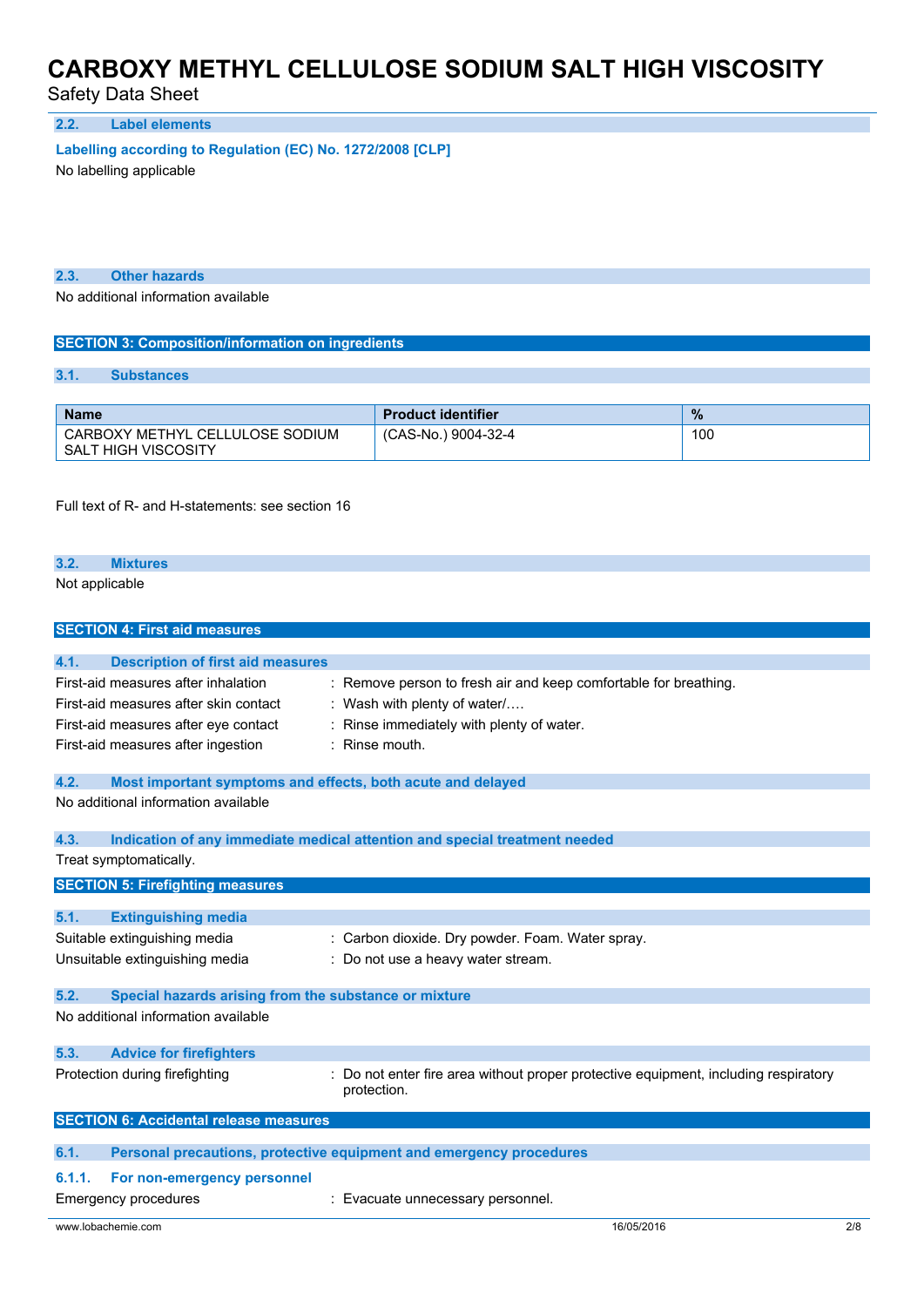Safety Data Sheet

| 6.1.2.                              | For emergency responders<br>Protective equipment                      | : Use personal protective equipment as required.                                                                                                  |  |
|-------------------------------------|-----------------------------------------------------------------------|---------------------------------------------------------------------------------------------------------------------------------------------------|--|
| 6.2.                                | <b>Environmental precautions</b><br>Avoid release to the environment. |                                                                                                                                                   |  |
| 6.3.                                | Methods and material for containment and cleaning up                  |                                                                                                                                                   |  |
|                                     | Methods for cleaning up                                               | : Soak up spills with inert solids, such as clay or diatomaceous earth as soon as<br>possible. On land, sweep or shovel into suitable containers. |  |
| 6.4.                                | <b>Reference to other sections</b>                                    |                                                                                                                                                   |  |
|                                     | No additional information available                                   |                                                                                                                                                   |  |
|                                     | <b>SECTION 7: Handling and storage</b>                                |                                                                                                                                                   |  |
| 7.1.                                | <b>Precautions for safe handling</b>                                  |                                                                                                                                                   |  |
|                                     | Precautions for safe handling                                         | : Avoid contact with skin and eyes. Avoid dust formation.                                                                                         |  |
|                                     | Hygiene measures                                                      | : Wash hands and other exposed areas with mild soap and water before eating.<br>drinking or smoking and when leaving work.                        |  |
| 7.2.                                | <b>Conditions for safe storage, including any incompatibilities</b>   |                                                                                                                                                   |  |
|                                     | Storage conditions                                                    | : Store in a well-ventilated place. Keep container tightly closed.                                                                                |  |
| 7.3.                                | <b>Specific end use(s)</b>                                            |                                                                                                                                                   |  |
| No additional information available |                                                                       |                                                                                                                                                   |  |
|                                     | <b>SECTION 8: Exposure controls/personal protection</b>               |                                                                                                                                                   |  |
| 8.1.                                | <b>Control parameters</b>                                             |                                                                                                                                                   |  |
|                                     | No additional information available                                   |                                                                                                                                                   |  |

| 8.2.<br><b>Exposure controls</b>                              |                                                                    |
|---------------------------------------------------------------|--------------------------------------------------------------------|
| Hand protection                                               | : Protective gloves                                                |
| Eye protection                                                | : Chemical goggles or safety glasses                               |
| Skin and body protection                                      | : Wear suitable protective clothing                                |
| Respiratory protection                                        | : [In case of inadequate ventilation] wear respiratory protection. |
| <b>SECTION 9: Physical and chemical properties</b>            |                                                                    |
| 9.1.<br>Information on basic physical and chemical properties |                                                                    |
| Physical state                                                | : Solid                                                            |
| Colour                                                        | : Almost white powder.                                             |
| Odour                                                         | : odourless.                                                       |
| Odour threshold                                               | : No data available                                                |
| pH                                                            | $: 6.5 - 8.5$                                                      |
| Relative evaporation rate (butylacetate=1)                    | : No data available                                                |
| Melting point                                                 | : No data available                                                |
|                                                               |                                                                    |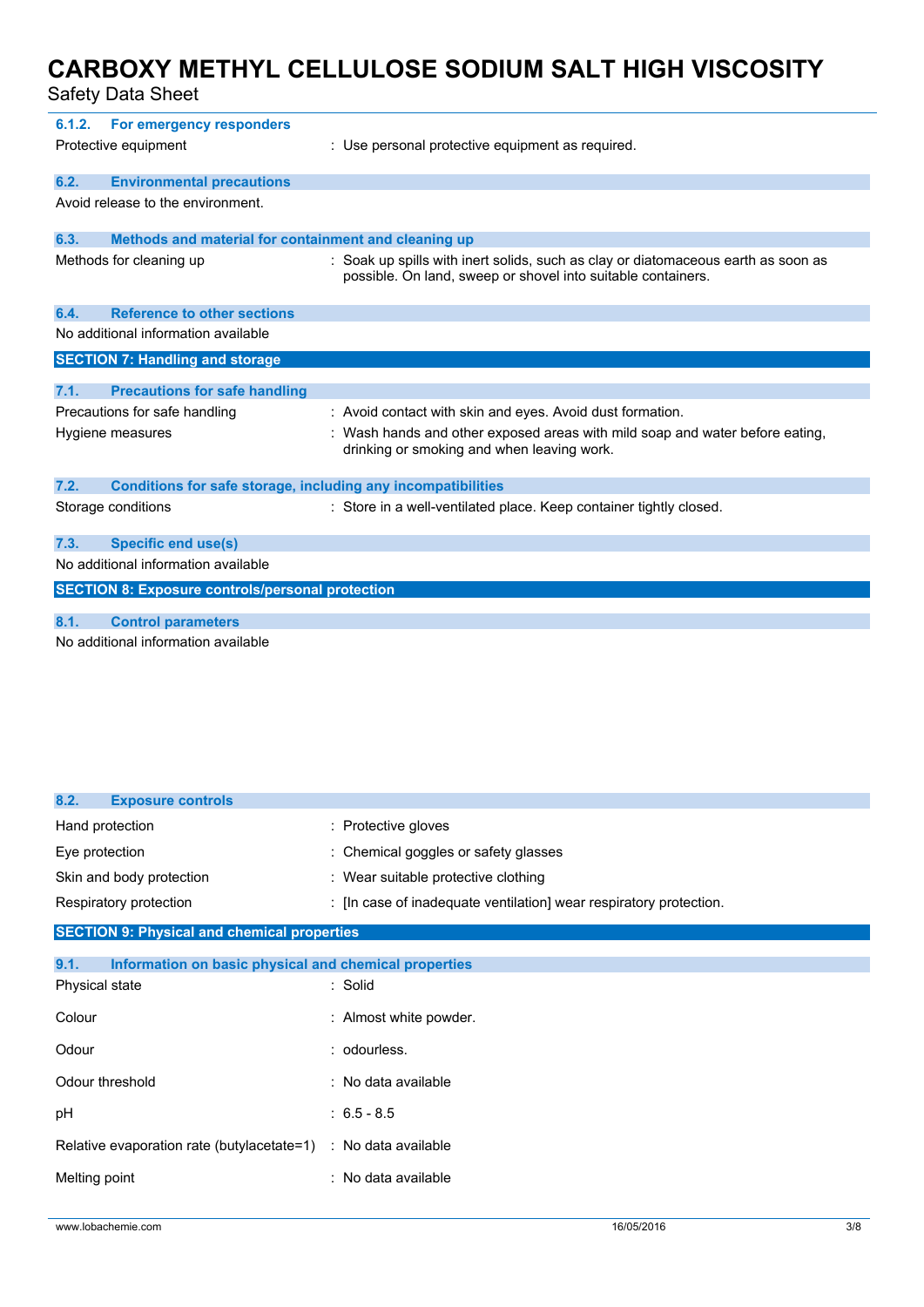## Safety Data Sheet

| Freezing point                   | : No data available                               |
|----------------------------------|---------------------------------------------------|
|                                  |                                                   |
| Boiling point                    | : No data available                               |
| Flash point                      | : No data available                               |
| Auto-ignition temperature        | No data available                                 |
| Decomposition temperature        | : No data available                               |
| Flammability (solid, gas)        | : No data available                               |
| Vapour pressure                  | No data available                                 |
| Relative vapour density at 20 °C | : No data available                               |
| Relative density                 | : No data available                               |
|                                  |                                                   |
| Density<br>Solubility            | 1.59 g/cm <sup>3</sup><br>Water: Soluble in water |
| Log Pow                          | No data available                                 |
| Viscosity, kinematic             | No data available                                 |
| Viscosity, dynamic               | : No data available                               |
| <b>Explosive properties</b>      | No data available                                 |
| Oxidising properties             | No data available                                 |
| <b>Explosive limits</b>          | : No data available                               |
| 9.2.<br><b>Other information</b> |                                                   |

No additional information available

|       | <b>SECTION 10: Stability and reactivity</b>  |
|-------|----------------------------------------------|
|       |                                              |
| 10.1. | <b>Reactivity</b>                            |
|       | No additional information available          |
| 10.2. | <b>Chemical stability</b>                    |
|       | Stable under normal conditions.              |
| 10.3. | <b>Possibility of hazardous reactions</b>    |
|       | No additional information available          |
| 10.4. | <b>Conditions to avoid</b>                   |
|       | Air contact. Direct sunlight. Moisture.      |
| 10.5. | <b>Incompatible materials</b>                |
|       | No additional information available          |
| 10.6. | <b>Hazardous decomposition products</b>      |
|       | No additional information available          |
|       | <b>SECTION 11: Toxicological information</b> |
|       |                                              |

### **11.1. Information on toxicological effects** Acute toxicity **in the case of the CALC** in Not classified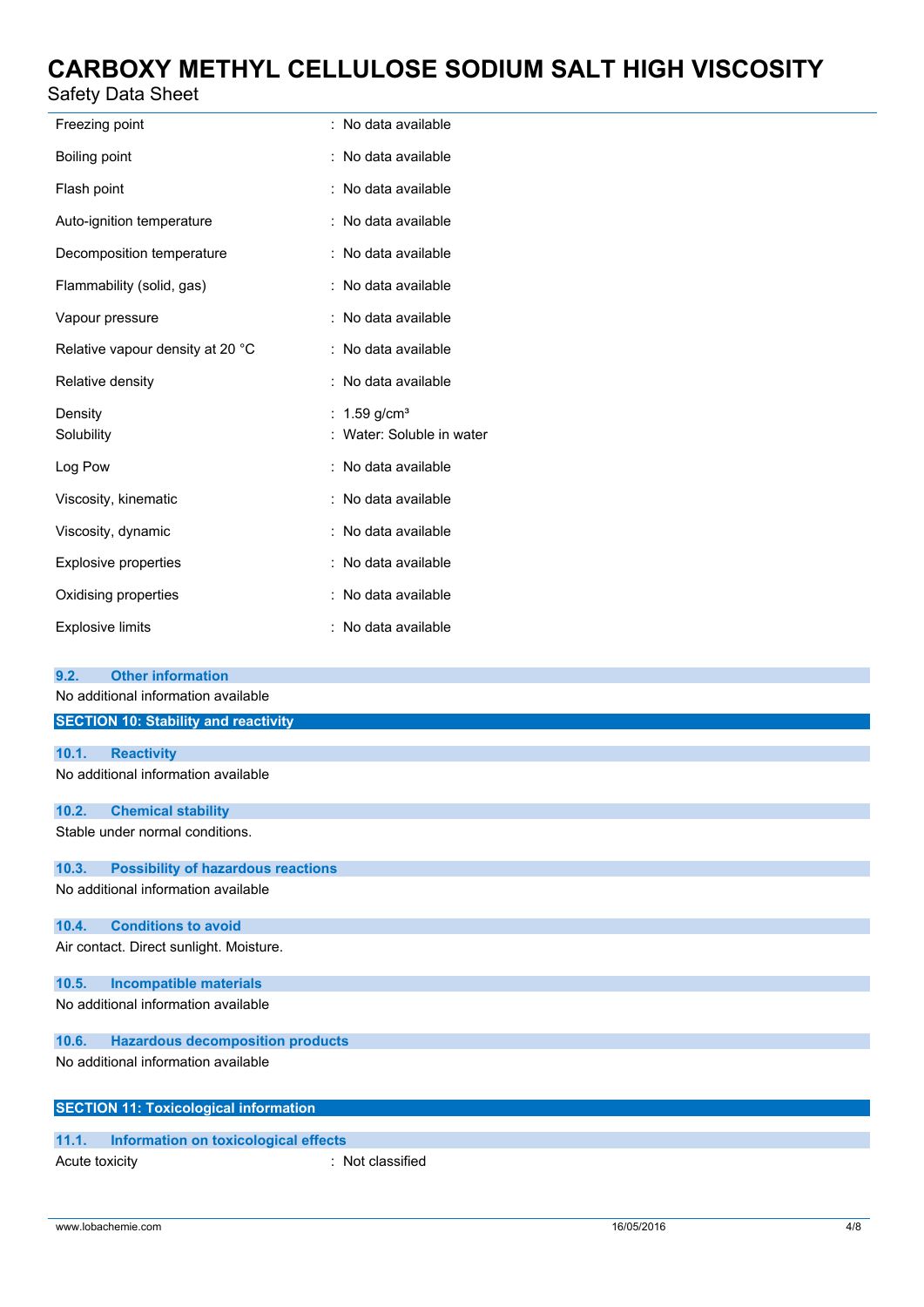Safety Data Sheet

| Skin corrosion/irritation         | $\pm$ Not classified<br>pH: 6.5 - 8.5 |
|-----------------------------------|---------------------------------------|
| Serious eye damage/irritation     | $\pm$ Not classified<br>pH: 6.5 - 8.5 |
| Respiratory or skin sensitisation | : Not classified                      |
| Germ cell mutagenicity            | $\colon$ Not classified               |
| Carcinogenicity                   | $\colon$ Not classified               |
| Reproductive toxicity             | $\pm$ Not classified                  |
| STOT-single exposure              | : Not classified                      |
| STOT-repeated exposure            | $:$ Not classified                    |
| Aspiration hazard                 | $\pm$ Not classified                  |

|  |  |  |  | <b>SECTION 12: Ecological information</b> |
|--|--|--|--|-------------------------------------------|
|  |  |  |  |                                           |

| 12.1. Toxicity                      |
|-------------------------------------|
| No additional information available |

| 12.2. | <b>Persistence and degradability</b>             |
|-------|--------------------------------------------------|
|       | No additional information available              |
| 12.3. | <b>Bioaccumulative potential</b>                 |
|       | No additional information available              |
| 12.4. | <b>Mobility in soil</b>                          |
|       | No additional information available              |
| 12.5. | <b>Results of PBT and vPvB assessment</b>        |
|       | No additional information available              |
| 12.6. | <b>Other adverse effects</b>                     |
|       | No additional information available              |
|       | <b>SECTION 13: Disposal considerations</b>       |
| 13.1. | <b>Waste treatment methods</b>                   |
|       | No additional information available              |
|       | <b>SECTION 14: Transport information</b>         |
|       | In accordance with ADR / RID / IMDG / IATA / ADN |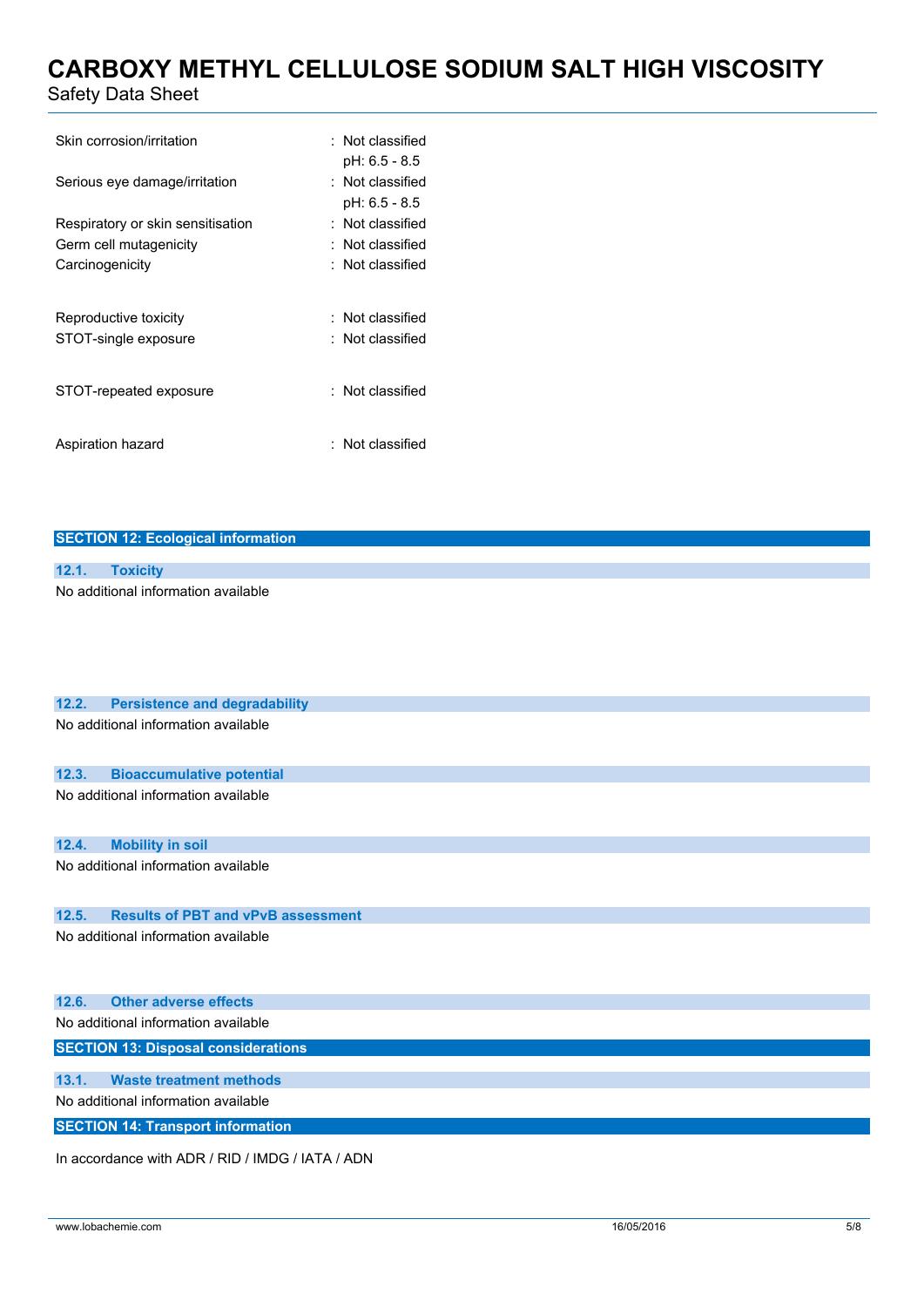Safety Data Sheet

| 14.1.<br><b>UN number</b>                  |                                          |
|--------------------------------------------|------------------------------------------|
| UN-No. (ADR)                               | : Not applicable                         |
| UN-No. (IMDG)                              | : Not applicable                         |
| UN-No. (IATA)                              | Not applicable                           |
| UN-No. (ADN)                               | Not applicable                           |
| UN-No. (RID)                               | : Not applicable                         |
|                                            |                                          |
| 14.2.<br><b>UN proper shipping name</b>    |                                          |
| Proper Shipping Name (ADR)                 | : Not applicable                         |
| Proper Shipping Name (IMDG)                | : Not applicable                         |
| Proper Shipping Name (IATA)                | : Not applicable                         |
| Proper Shipping Name (ADN)                 | : Not applicable                         |
| Proper Shipping Name (RID)                 | : Not applicable                         |
| 14.3.<br><b>Transport hazard class(es)</b> |                                          |
| <b>ADR</b>                                 |                                          |
| Transport hazard class(es) (ADR)           | : Not applicable                         |
|                                            |                                          |
| <b>IMDG</b>                                |                                          |
| Transport hazard class(es) (IMDG)          | : Not applicable                         |
|                                            |                                          |
| <b>IATA</b>                                |                                          |
| Transport hazard class(es) (IATA)          | : Not applicable                         |
|                                            |                                          |
| <b>ADN</b>                                 |                                          |
| Transport hazard class(es) (ADN)           | : Not applicable                         |
|                                            |                                          |
| <b>RID</b>                                 |                                          |
| Transport hazard class(es) (RID)           | : Not applicable                         |
|                                            |                                          |
| 14.4.<br><b>Packing group</b>              |                                          |
| Packing group (ADR)                        | : Not applicable                         |
| Packing group (IMDG)                       | Not applicable                           |
| Packing group (IATA)                       | : Not applicable                         |
| Packing group (ADN)                        | Not applicable                           |
| Packing group (RID)                        | : Not applicable                         |
| 14.5.<br><b>Environmental hazards</b>      |                                          |
| Dangerous for the environment              | : No                                     |
| Marine pollutant                           | : No                                     |
| Other information                          | : No supplementary information available |
|                                            |                                          |

#### $14.6.$ **14.6. Special precautions for user**

## **- Overland transport**

No data available

## **- Transport by sea**

No data available

## **- Air transport**

No data available

## **- Inland waterway transport**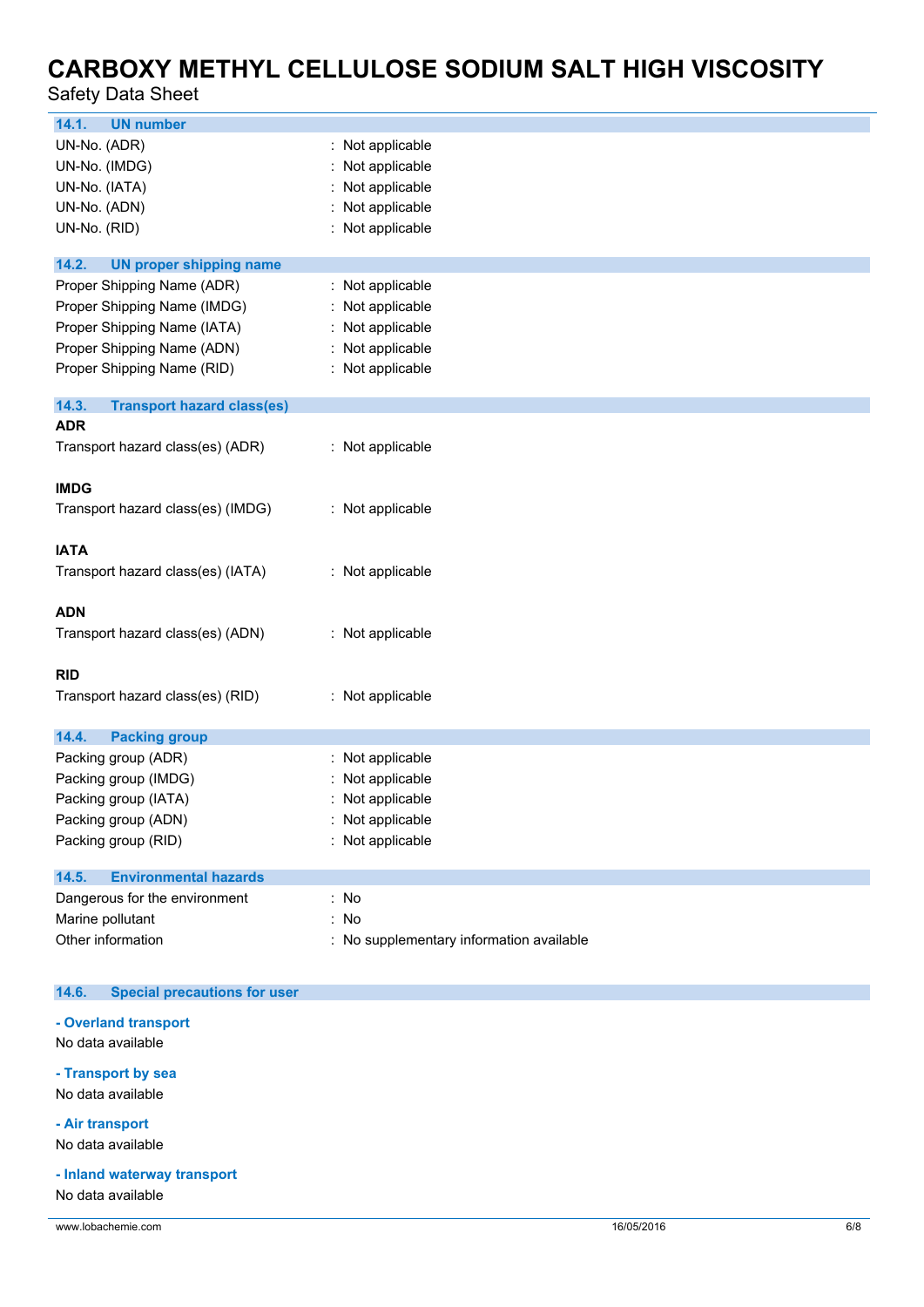Safety Data Sheet

### **- Rail transport**

No data available

**14.7. Transport in bulk according to Annex II of MARPOL 73/78 and the IBC Code**

Not applicable

## **SECTION 15: Regulatory information**

**15.1. Safety, health and environmental regulations/legislation specific for the substance or mixture**

## **15.1.1. EU-Regulations**

No REACH Annex XVII restrictions

CARBOXY METHYL CELLULOSE SODIUM SALT HIGH VISCOSITY is not on the REACH Candidate List CARBOXY METHYL CELLULOSE SODIUM SALT HIGH VISCOSITY is not on the REACH Annex XIV List

## **15.1.2. National regulations**

### **Germany**

| Reference to AwSV                                                              | : Water hazard class (WGK) 1, low hazard to water (Classification according to AwSV;<br>ID No. 829) |
|--------------------------------------------------------------------------------|-----------------------------------------------------------------------------------------------------|
| 12th Ordinance Implementing the Federal<br>Immission Control Act - 12. BlmSchV | : Is not subject of the 12. BlmSchV (Hazardous Incident Ordinance)                                  |
| <b>Alla Alla a called and alla</b>                                             |                                                                                                     |

### **Netherlands**

| SZW-lijst van kankerverwekkende stoffen                                                 | : The substance is not listed |  |
|-----------------------------------------------------------------------------------------|-------------------------------|--|
| SZW-lijst van mutagene stoffen                                                          | : The substance is not listed |  |
| NIET-limitatieve lijst van voor de<br>voortplanting giftige stoffen - Borstvoeding      | : The substance is not listed |  |
| NIET-limitatieve lijst van voor de<br>voortplanting giftige stoffen -<br>Vruchtbaarheid | : The substance is not listed |  |
| NIET-limitatieve lijst van voor de<br>voortplanting giftige stoffen - Ontwikkeling      | : The substance is not listed |  |

**15.2. Chemical safety assessment** No additional information available

**SECTION 16: Other information**